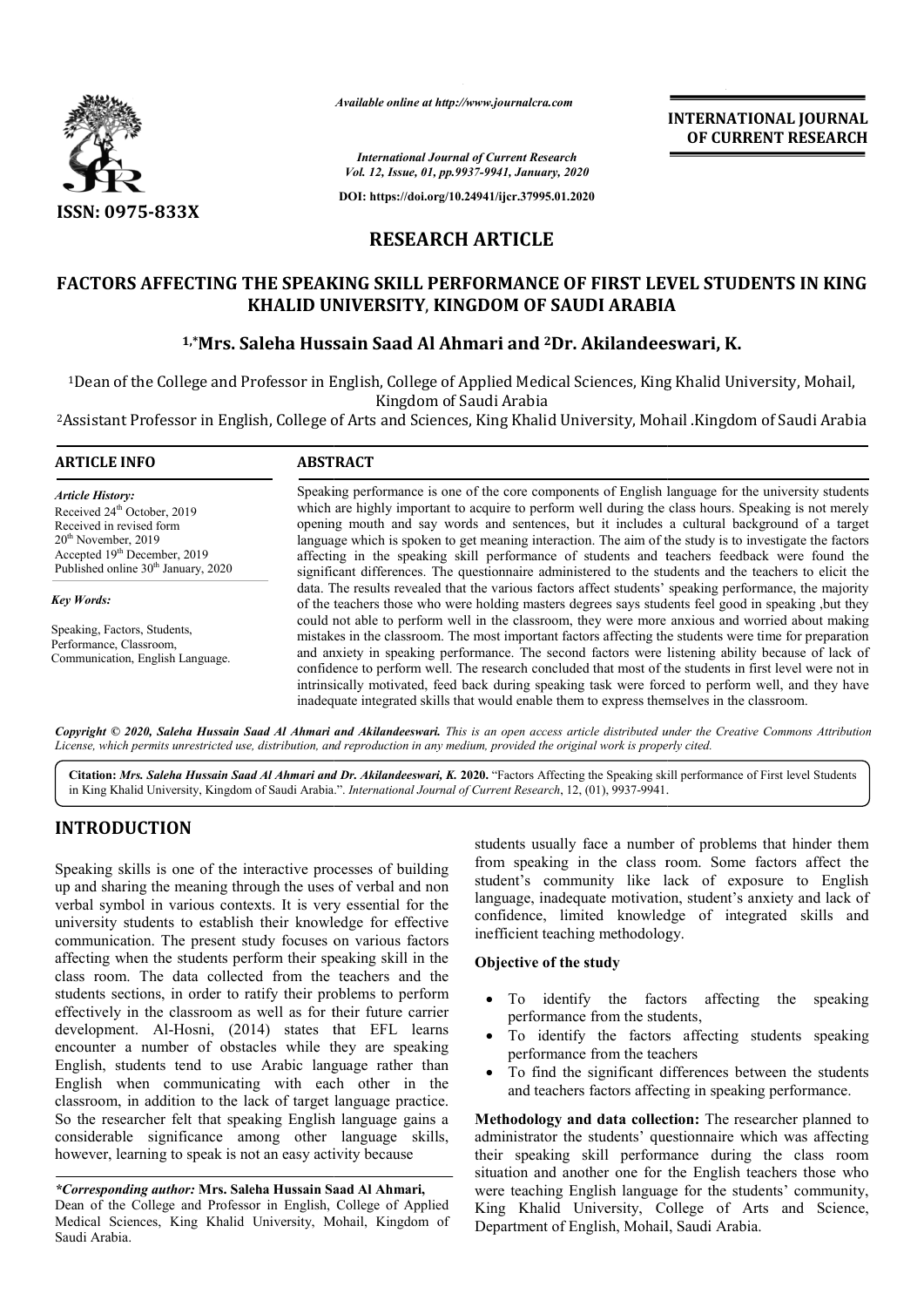The thirty students were selected randomly by asking the teachers attention and collected the information. With regard to teachers questionnaire, date collected by the English teachers to identify the factors which was seen among the students during the students performance of speaking skill. The both the questionnaire consist of 10 closed questions designed in English language. The data were analyzed from both students and teachers. After the data analyses the researcher found the factors and the solution to the students to overcome from their difficulties as well as from the factors.

**Review of literature:** Al Rawashdeh, A.Al-Zayed, N. (2015) examined the difficulties that teachers of English encounter while teaching listening comprehension and their attitudes towards them. The findings shows that the negative attitude from the teachers towards listening comprehension since they believed that the majorly of academic levels were not in need of this skill .In 1983 canal and wan add the fourth component named discourse competence and Kumaravadivelu, 2006), and the common European framework (2001) communicative competence is said to have only three components, including linguistic competence, socio linguistic competence and pragmatic competence.

The study reveals that examine the relationship of listening skill with other language skills by Bozorgian (2012). The findings of the study indicate a close correlation between listening comprehension and the language proficiency. Students perform a speaking activity under a variety of conditions. Nation and Newton (2009) believe that performance conditions can affect speaking skill. The results shows that the time pressure, planning, the standard of performance and the amount of support from the teachers. In general, Arab students have less opportunity to learn English language through natural interaction. Al-Sashayed (2014) states that students in Saudi Arabia do not use English as the medium of instruction in schools .Furthermore, learning environment and family background play a vital role in success of learning process. In his study Abu-Raps (2002, p, 17) stated that "after almost sixteen years of its application, the communicative ability of the Saudi students graduating from the secondary schools is still poor". Researchers like (Rabab'ah 2003: Mahboob and Elyas,2014 and Alrabai,2014) also revealed that one of major factors that led to the students low level of English is the lack of the target language exposure. Thus, learners must be involved in real life situations in order to develop their speaking ability.

**Data Analysis and Interpretation:** Considering the age, most of the students belong to 18 to 21 years (86.66%); they are learning English five to seven years before coming to the university level. Normally 60% of the students speaking normally not very fluently little, they can communicate each other. 36.66% of them sometimes Speaking out the class room they will not interact because most of the time students used to interact in their own mother tongue Arabic language, because some factors affecting their skills like not having enough time, less task, they don't want to learn, shy, lack of vocabulary and also their mother tongue Arabic language influences. The researcher observed that most of the students are not intrinsically motivated, and they have inadequate integrated skills that would enable them to express themselves in the classroom, but they expected to acquire a higher level of proficiency than their counterparts in the Arab world.

The table (2) shows that most of the English language teachers are holding master degrees, and belongs to 36 to 40 years old, having enough teaching experience. Most of the teachers said that they were given adequate time for their speaking task before starting each session to perform well in the classroom. The above table mention the performance conditions of the teachers and students with response of yes, there is no significant difference between the teachers and students, the result revealed that most of the students says that there are some factors affecting their speaking performance conditions such as there is no plenty of time to perform a speaking task during the class though they are listening patiently and also get the support from the teachers. The chi-square value is 6.8838.The p-value is .075695 at p<.0.05 level. The above table shows that there is a significant relationship between the students and the teachers. The chi square statistic is 8.8056 at p value is 0.03199. Most of the students revealed that there is lack of time, pressure to perform well; they have enough patients, understanding and support to perform a speaking performance in the classroom, because expected value is more than observed value.

With regard to evaluation of students listening skills, there is a significant relationship between the students and the teachers at p<0.05 level. The chi-square value is 7.06. Most of the students say that they have good listening skills and not very excellent, whereas the teachers said the students have average listening skills while they are performing in the classroom. Thus, the students were not able perform well in the speaking test because they have lack of grammatical structures and vocabulary. All students have some basic problems like lack of motivation and confidence and they used to have more chance to use their mother tongue Arabic language in the classrooms, because all are Arabic language speakers. With regard to motivation 56% of the students said they are motivated by the English language teachers, 50%t of them are anxious , and only 17% of the students have confident to perform the speaking skill in the classroom. Student's attitude towards English language is positive in general and they feel that speaking is an important skill. However, the positive feelings was weakened because there is no plenty of time during their course, no basic skills in the school level and also students feels that they should consider getting high marks regardless of the importance of the skills. So English language teachers should be explained the importance of speaking skill performance before commence their course, because it is very essential in communicating with the Saudi students community.

The above table result shows that most of the teachers says that the student have lack of time for preparation, level of anxiety is more to perform well in the speaking performance, feedback from the students is less while they were having speaking task, where as the students says that they need motivation, they need more time for preparation because time limit is very less during their course, and also have more anxiety during their performance in the classroom. The result shows that there is a significant relationship between the teachers and students at pvalue is .01758. The expected value is more than the observed data among the teachers and students result shows there is a relationship between the teachers and the students. The results from the student questionnaire were quite similar to those of the teachers, the factors affecting the students were time for preparation and anxiety in speaking performance.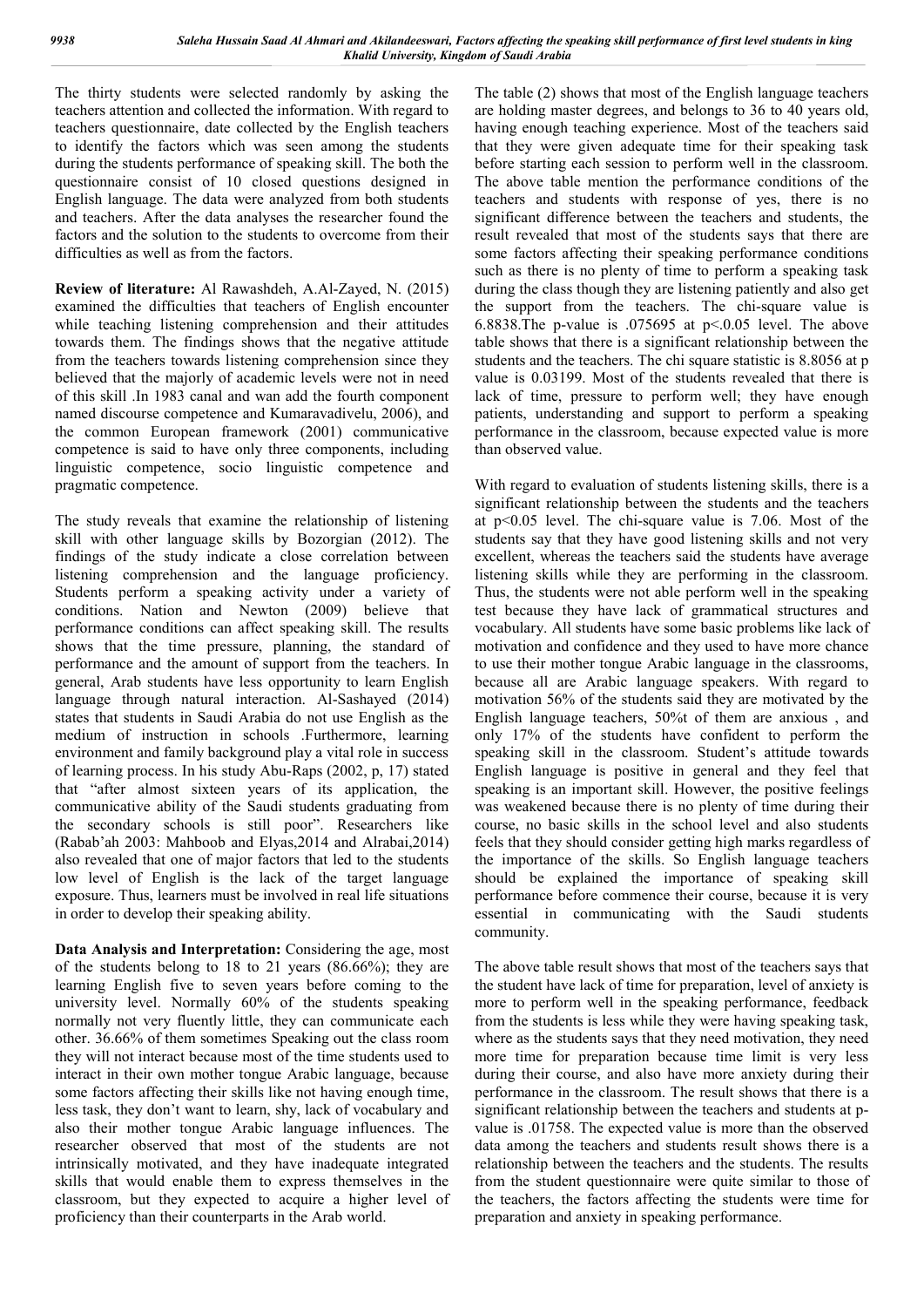### **Table 1. Speaking performance of English language inside and outside the classroom**

| Speaking. English In the class (4) | No | $\%$  | Practice Speaking Out of the class (5) | No | $\%$  |
|------------------------------------|----|-------|----------------------------------------|----|-------|
| Very much                          |    | 10    | always                                 |    | 26.66 |
| Rather                             |    | 13.33 | usually                                |    | 10    |
| Normal                             | 18 | 60    | sometimes                              |    | 36.66 |
| Little                             |    | 10    | rarely                                 |    | 6.66  |
| Not at all                         |    | 6.66  | Never                                  |    | 20    |
|                                    |    |       |                                        |    |       |

#### **Table 2. Teachers information**

| gender  | Age          | No | $\%$ | Educational, level | no | $\%$ | How long teaching | no | $\%$ |
|---------|--------------|----|------|--------------------|----|------|-------------------|----|------|
|         | $20 - 25$    |    |      | Bachelor           |    |      | 1-5               |    |      |
| females | $26 - 30$    |    | 20   | Master             |    | 80   | $6 - 10$          |    |      |
|         | $31 - 35$    |    | 30   | PhD                |    | 20   | $11 - 15$         |    |      |
|         | 36-40        |    | 40   |                    |    |      | More than 15      |    |      |
|         | 40 and above |    | 10   |                    |    |      |                   |    |      |

|               | Plenty of time to  | prepare task before      | pressure<br>to | listeners<br>patient. | Row totals | Result                   |
|---------------|--------------------|--------------------------|----------------|-----------------------|------------|--------------------------|
|               | perform a speaking | task<br>the<br><i>is</i> | perform well   | understanding<br>and  |            |                          |
|               | task               | performed                |                | supportive            |            |                          |
| Teachers      | 2(3.38)(0.57)      | 9(8.88)(0.00)            | 2(4.23)(1.18)  | 9(5.50)(2.23)         | 22         | The chi square statistic |
| Students      | 6(4.62)(0.42)      | 12(12.12)(0.00)          | 8(5.77)(0.86)  | 4(7.50)(1.63)         | 30         | is 6.8838.               |
|               |                    |                          |                |                       |            | The p-value is .075695.  |
|               |                    |                          |                |                       |            | NS at p < 0.05           |
| Column Totals |                    |                          | 10             |                       | 52         |                          |

## **Table 3. Performance conditions of students and teachers with the response of "No"**

|          | Plenty of time to<br>perform a speaking<br>task | Prepare task before<br>task<br>the<br><b>1S</b><br>performed | Pressure to perform<br>well | Listeners<br>understanding<br>supportive | patient,<br>and | Row | Chi-square<br>Value                                                  |
|----------|-------------------------------------------------|--------------------------------------------------------------|-----------------------------|------------------------------------------|-----------------|-----|----------------------------------------------------------------------|
| Teachers | 8(5.33)(1.33)                                   | 1(3,17)(1.48)                                                | 8(5.00)(1.80)               | 1(4.50)(2.72)                            |                 | 18  | The chi-square<br>Statistic is 8.8056. The<br>p-value is .03199. The |
| Students | 24(26.67)(0.27)                                 | 18(15.83)(0.30)                                              | 22925.00(0.36)              | 26(22.50)(0.54)                          |                 | -90 | result is significant at<br>$p \le 0.05$                             |





| No of samples |          | $X2$ -test |         |      |           |             |
|---------------|----------|------------|---------|------|-----------|-------------|
|               | Verv bad | Bad        | Average | good | Very good | $X2=7.06$   |
| Teachers      |          |            |         |      |           | At $p<0.05$ |
| Students      |          |            |         | 19   |           |             |
|               |          |            |         |      |           | Significant |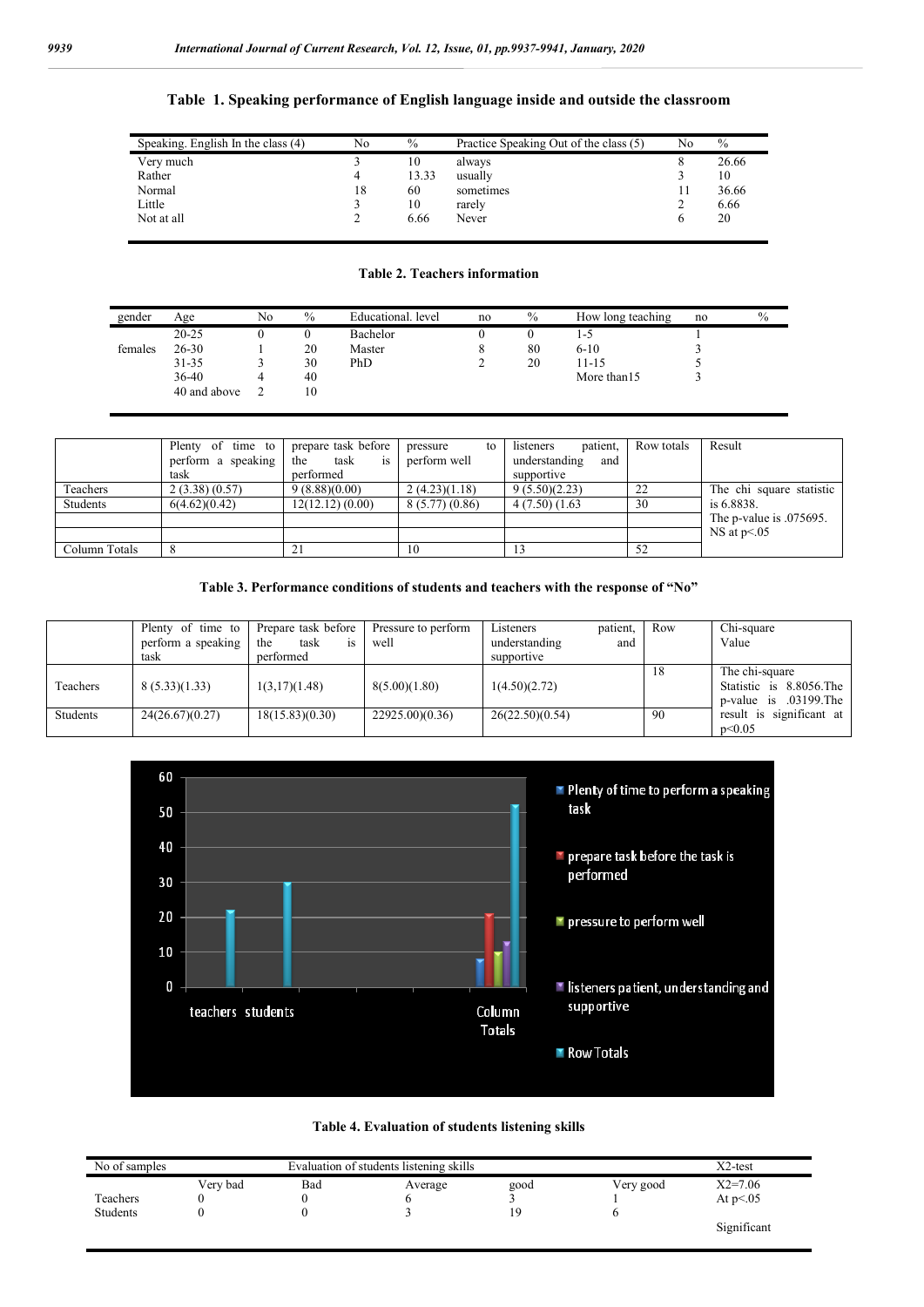



| and students feeling during speaking performance in the class<br>eachers |           |  |     |        |  |     |           |  |       |
|--------------------------------------------------------------------------|-----------|--|-----|--------|--|-----|-----------|--|-------|
| $\overline{\phantom{a}}$<br>eachers                                      | motivated |  | 30% | nx10us |  | 50% | .onfident |  | 20%   |
| students                                                                 |           |  | 56% |        |  | 26% |           |  | $7\%$ |



### **Table 6. Factors affecting the students speaking performance**

|                 |                 | Result          |            |                                   |
|-----------------|-----------------|-----------------|------------|-----------------------------------|
|                 | Category -1     | Category-2      | Row totals | The<br>chi square<br>statistic is |
| Teachers        | 6(10.19)(1.72)  | 21(16.81)(1.04) |            | 5.6377. The P-value is 0.017578.  |
| <b>Students</b> | 14(9.81) (1.79) | 12(16.19)(1.08) | 26         | Significant at $p<0.05$           |
| Column otals    | 20              |                 |            |                                   |